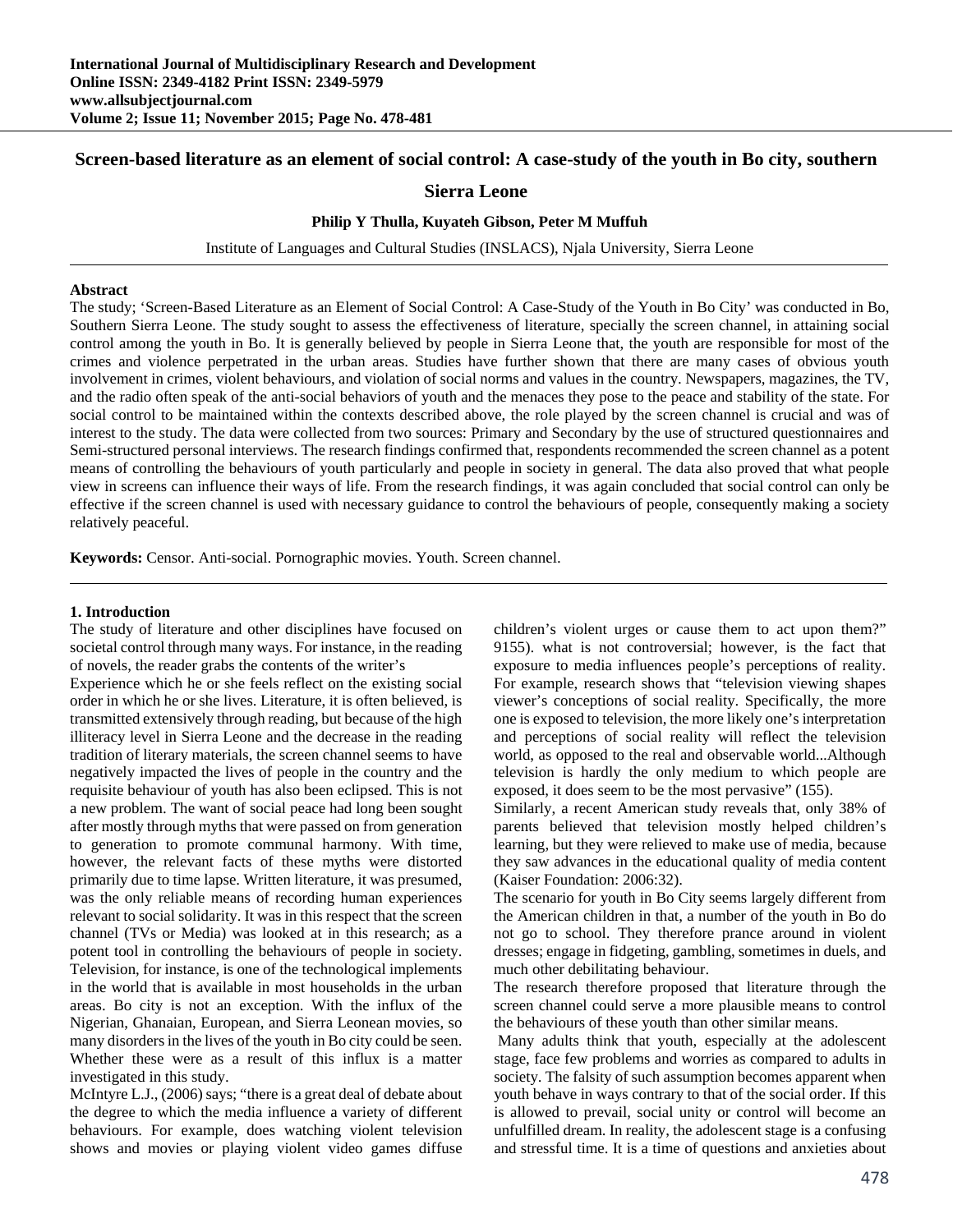the physical and emotional changes that are taking place. Croan (2013) indicates that "Maturity is when your world opens up and you realize that you are not the center of it" (.2). David (2003) says "young people, however, tend to ignore the customs of their elders. Adolescent rebellion has been responsible for all manner of absurd costumes. The more ridiculous a certain fashion is, the more adolescents will cling on to it…" (26). They learn to make more and more decisions for themselves – decision that may affect their lives today, tomorrow, and year to come (26). Suleiman (2013) expresses this turbulence thus; "The period of adolescence is the most crucial period in the life of human beings" (3). Equally, the screen channel seems to offer such ambiguities. Elder people most times feel the decision young people and even adults make are as a result of misinformation. For example, teenagers receive double messages from the media, TV, Movies, the internet which sometimes are misleading:

> "*Violence is common and the commission of crime is generally powerful, exciting, charismatic and effective. In later life serious violence is most likely to erupt at moment of severe stress…much of this sense will have come from television*." (Nabieu, 2003, p. 28)

Sexual images and messages are everywhere; young people become interested in the male and female characters portrayed on the TV shows, and in movies and start to see them as real people when, these people are in actual fact just playing a role. They work with people who put on makeup and clothes as required by the production staff. Their hair are coloured and styled according to production staff's wish. Sadly, these people are being machinated. Good or bad, the behaviours of these youth are being influenced by these media. To find out whether this was so among youth in Bo city and how such portrayals could be overturned positively necessitated the research.

# **The specific objectives of this study were:**

- 1. To point out the screen channel or media commonly exploited by the youth in Bo.
- 2. To point out the most common antisocial problems among the youth population in Bo.
- 3. To assess whether screen media have effect on the behaviours of youth in Bo.
- 4. To show the ways recommended by People in Bo to use literature for social control.

#### **2. Methodology**

**a) Case Study:** Due to limited time and financial constraints, vast coverage was not possible; the case study approach was therefore used to reduce the level of dependence on nonprofessional assistants who might be tempted to falsify data, thereby reducing the validity of the research results. However, the study yielded more information than the bureaucratic formal system of data collection would have possibly yielded.

**b) Sampling Techniques:** Two sampling techniques were used (a) the simple random sampling and (b) stratified sampling methods: Random sampling was introduced in order to expose all respondents to equal chances of being selected thereby avoiding bias; while the stratified sampling was used to ensure that all classes of respondents (heads of Video Centres, and Internet Cafés, play station centres, youth including students, etc.) were sought after for the questionnaire.

**c) The Research Population and Sample Size:** The study was conducted at four sections in Bo namely: Kedeyela Layout, Salina Section, Shellmingo, and New England Ville. Structured questionnaires were administered to forty (40) respondents in these communities. Heads of (3) Video Centres and (2) Internet Cafés in Bo City were also interviewed. The questionnaire sought to obtain data ranging from the heads and youth's personal background related to the research topic. Most of the questions were closed-ended. Of the forty (40) questionnaires administered all were received, giving it a 100% response.

**d) Sources of Data Collection:** The data were collected from two sources: Primary and Secondary sources. Two primary data collection instruments used were:

1. Structured questionnaires

2. Semi-structured personal interviews of key informants.

These were used to increase the data yielding capacity. In addition to these, secondary data were collected through desk research. The internet also served as a very useful source of data collection.

**e) Data Analysis:** Both quantitative and qualitative data were gathered for the study using questionnaires, interviews, field observation, and documentary sources. The quantitative data conducted with all other categories of respondents were analyzed, collated, and converted into percentages and then tabulated. These tabulated data were then presented diagrammatically in the form of bar/pie charts using a simple Microsoft Excel programme. The results were then interpreted.

## **3. Summary of Research findings**

Generally, it was evident that social control and literature especially through the screen channel could provide the subtle means of adequately handling evil behaviours in society. The following points also stood out distinctly:

- The most common anti-social problems among youth in Bo City were street fighting, stealing, drug abuse, use of abusive language, and other related abuses.
- The common screen channels exploited by youth in Bo were mobile phone/I-pad, play station, television, and internet respectively.
- Films, texts, and plays were the ways recommended by people in Bo to use literature for social control.
- The screen channel had tremendous influence on the behaviour of the youth population in Bo.

### **4. Results**

As said, thirty questions were asked in each copy of the forty questionnaires. For the data to be accurate and for it to provide information that addressed the research objectives, four among the thirty questions were analyzed. Charts and graphs were used to show the analyses of the various responses got from these forty youth.

# **A. Most Popular Media Used in Bo City**

Figure 1 below shows the most popular media in Bo city. As indicated in it, 45% of the youth in Bo use Mobile Phones/ Ipads, 35% exploit Play Stations, while 17% use Televisions. Much less popular is the Internet, (3%).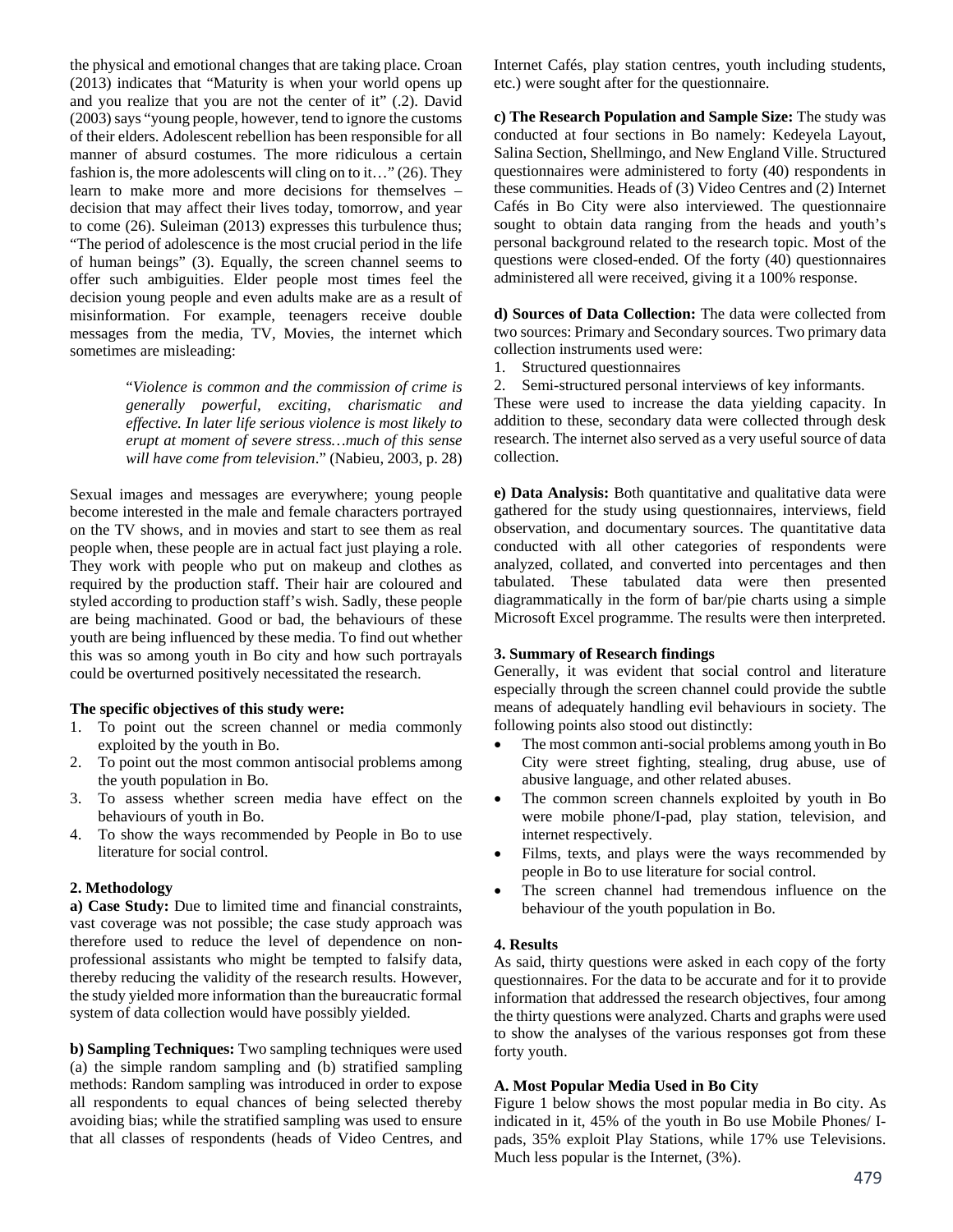

# **B. Common Anti-Social Problems among**

Figure 2 displays below the common anti-social problems among youth in Bo city. Responses gathered from them indicated that Stealing (35%) is the commonest of the crimes committed by youth in Bo. Next is Street Fighting (25%); then Drug Abuse (20%). There seemed to be no indication of Killing among these youth. Gambling, Prostitution, and Gossiping, are proportionately of the same level (2.5%). Though not proportionately high, compared to Stealing and other related crimes, rape (5%) seems to be at a relatively much alarming level.



### **C. Influences of Screen Channel on Youth in Bo**

Figure 3 shows the responses of respondents for the question that required them to answer Yes or No to whether screen channels has influence them or their ways. The majority of the respondents [92.5% (37)] answered "Yes" while 7.5% (3) answered "No".



## **D. Ways Recommended by Respondents for the Use of Literature to Control Anti-Social Problems**

In Figure 4 it is seen that the comprehensive analysis shows that the majority [45% (18)] of the respondents recommended 'through films'; while, 27.5% (11) recommended 'through plays' and equally, 27.5% 'through texts'. As this figure suggests, literature through the screen channel seems to be a more potent means of social control than any other means.



#### **5. Discussions**

The discussions in relation to the results and the review of literature are presented in this section.

#### **A. Most Popular Media Used in Bo City**

Figure 1 shows the most popular media in Bo city. As indicated in it, 45% of the youth in Bo use Mobile Phones/ I-pads, 35% exploit Play Stations, while 17% use Televisions. Much less popular is the Internet, (3%). This agrees with the Ofcom Report (2006)that confirmed that, "the latest media literacy audit shows that, 72% of children aged 8-15, and youth now have access to digital TV, 64% have access to the internet at home, half own game consuls, and 65% of 8-15 years own mobile phones (including 49% of 8-11 year olds)(1)".There is reason to believe that media presentations, including those in entertainment programs, are important sources of information on topics such as occupations, crime, law enforcement, alcohol and drug usage, the environment, and minorities. One recent study of high school students, according to Dominick J. R. (2001), found that about 2 in 10 students listed rock music as an important source of information about moral values and that 1 out 4 specified it as an important source of information about interpersonal relationships (484).

#### **B. Common Anti-Social Problems among Youth in Bo**

Figure 2 displays the common anti-social problems among youth in Bo city. Responses gathered from them indicated that Stealing (35%) is the commonest of the crimes committed by youth in Bo. Next is Street Fighting (25%); then Drug Abuse (20%). There seemed to be no indication of Killing among these youth. Gambling, Prostitution, and Gossiping, are proportionately of the same level (2.5%). Though not proportionately high, compared to Stealing and other related crimes, rape (5%) seems to be at a relatively much alarming level. Suleiman (2013) reveals this in a study that, "Murder, rape, use of illegal substances, and a wide variety of activities are deemed anti-social behaviors. In addition to actions that oppose established law, anti-social actions also include activities that members of society find objectionable even if they are legal, such as drunkenness and sexual promiscuity".